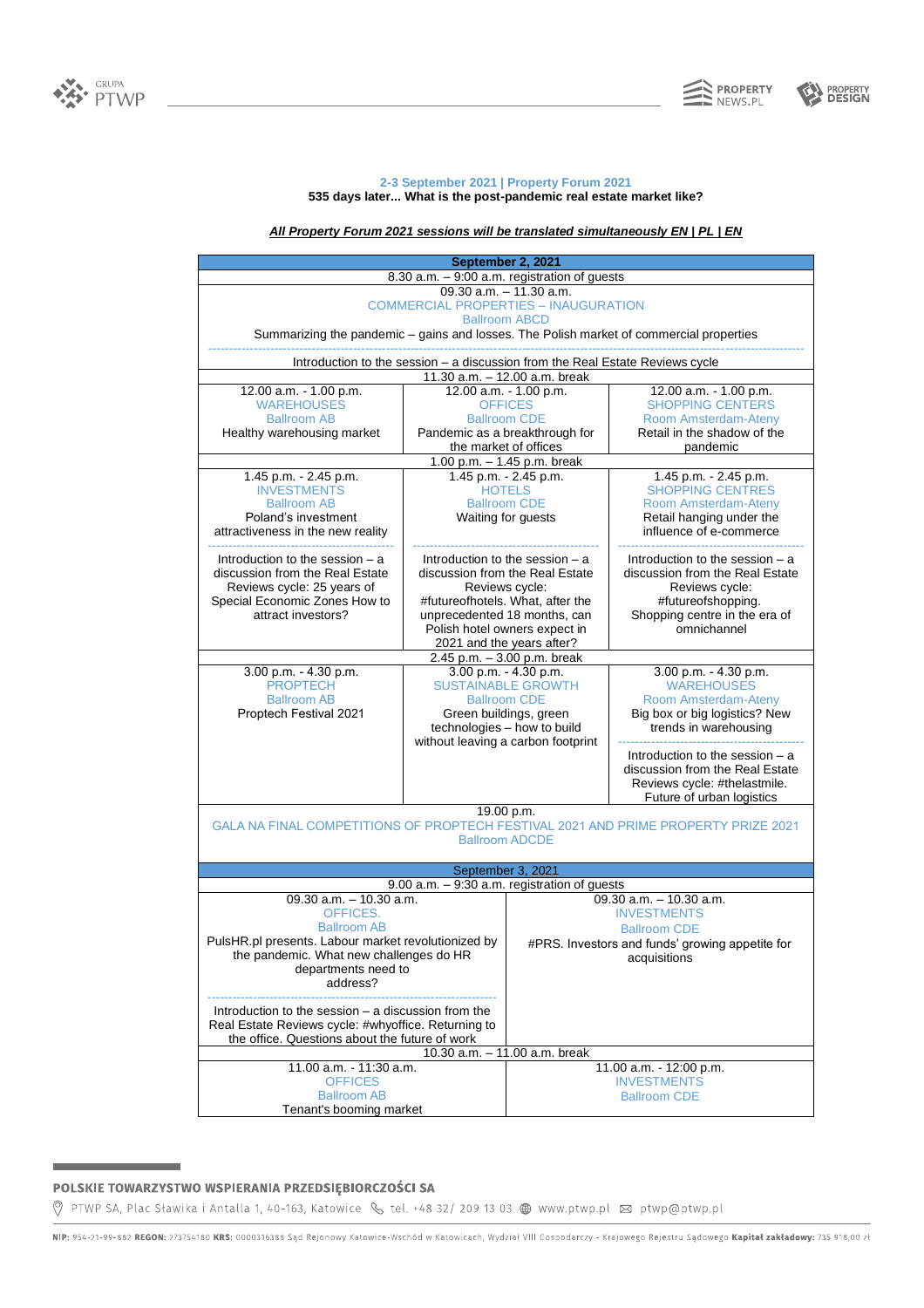

**PROPERTY** NEWS PI



| Introduction to the session $-$ a discussion from the<br>Real Estate Reviews cycle: Hybrid – a new model of<br>work. How to implement it efficiently?                    | Opportunity makes the investor. Art of spotting<br>opportunities missed by others<br>Introduction to the session – a discussion from the<br>Real Estate Reviews cycle: Grocery stores are<br>joining the pool of the most sought-after investment<br>assets in the sector of commercial properties |  |  |
|--------------------------------------------------------------------------------------------------------------------------------------------------------------------------|----------------------------------------------------------------------------------------------------------------------------------------------------------------------------------------------------------------------------------------------------------------------------------------------------|--|--|
|                                                                                                                                                                          |                                                                                                                                                                                                                                                                                                    |  |  |
| 12.00 p.m. $-$ 1.00 p.m. break                                                                                                                                           |                                                                                                                                                                                                                                                                                                    |  |  |
| 13.00-14.15<br><b>LOCAL GOVERNMENTS</b><br><b>Ballroom AB</b><br>Recipe for "happy" cities. How to create<br>conurbations that are friendly to dwellers and<br>business? | 13.00-14.15<br>PROPERTYDESIGN.PL PRESENTS<br><b>Ballroom CDE</b><br>Flexible all-inclusive offices                                                                                                                                                                                                 |  |  |
| $2.30$ p.m. $-3.30$ p.m.                                                                                                                                                 |                                                                                                                                                                                                                                                                                                    |  |  |
| <b>SUMMING UP</b>                                                                                                                                                        |                                                                                                                                                                                                                                                                                                    |  |  |
| Key conclusions of the Property Forum 2021                                                                                                                               |                                                                                                                                                                                                                                                                                                    |  |  |

**September 2, 2021 | 9.30 a.m. – 11.30 a.m. Ballroom ABCD**

**COMMERCIAL PROPERTIES – INAUGURATION**

**Summarizing the pandemic – gains and losses. The Polish market of commercial properties 9.30-9.35**

#### **Opening of the Property Forum 2021**

- **Małgorzata Burzec-Lewandowska**, Editor in Chief, PropertyDesign.pl, Deputy Editor in Chief,
- PropertyNews.pl
- **Robert Posytek**, Editor in Chief, PropertyNews.pl, Deputy Editor in Chief, PropertyDesign.pl
- **09.35 a.m. – 10.00 a.m.**

**Introduction to the session – a discussion from the Real Estate Reviews cycle**

The following were invited to participate in the 1-on-1 interview:

- **Hadley Dean,** Founder, MDC² [online]
- **Przemysław Krych,** Founder, Cornerstone Investment Management and Griffin Real Estate [video] **10.00 a.m. – 11.30 a.m.**

## **Summarizing the pandemic – gains and losses. The Polish market of commercial properties**

Poland's industrial and logistics sector was least severely hit by the pandemic. It was ranked third among Europe's most active sectors and –together with Germany and the United Kingdom –in 2020 its rented surfaces amounted to 3 million metres square. As the Polish warehousing market is flourishing, we are presenting the latest data on its condition. We ask experts, developers and investors about the future of the sector.

The discussion, which were invited to participate (alphabetic order):

- **Hadley Dean,** Founderl, MDC² [online]
- **Robert Dobrzycki**, CEO, Panattoni Europe
- **Renata Kinde-Czyż**, President, Metro Properties
- **Tomasz Trzósło,** Chairman of the Board, EPP
- **Katarzyna Zawodna-Bijoch**, President, CEO of an office company in the region of Central and Eastern Europe, Skanska

Moderation:

• **Tomasz Buras,** Managing Director, Director, Head of Investment, Savills

## **September 2, 2021 | 12.00 p.m. – 1.00 p.m. WAREHOUSES**

# **Ballroom AB**

# **Healthy warehousing market**

Poland's industrial and logistics sector was least severely hit by the pandemic. It was ranked third among Europe's most active sectors and – together with Germany and the United Kingdom – in 2020 its rented surfaces amounted to 3 million metres square. As the Polish warehousing market is flourishing, we are presenting the latest data on its condition. We ask experts, developers and investors about the future of the sector.

- The discussion, which were invited to participate (alphabetic order):
	- **Hadley Dean**, Founder, MDC² [online]
	- **Marek Dobrzycki**, Managing Director, Panattoni Europe
	- **Robert Mazur**, Director Integrated Facility Management, Grupa Impel
	- **Tomasz Pietrzak**, Senior Leasing Manager, MLP Group SA
	- **Edyta Wiwatowska,** Chairman of the Board, Bydgoska Agencja Rozwoju Regionalnego

POLSKIE TOWARZYSTWO WSPIERANIA PRZEDSIĘBIORCZOŚCI SA

NIP: 954-21-99-882 REGON: 273754180 KRS: 0000316388 Sąd Rejonowy Katowice-Wschód w Katowicach, Wydział VIII Gospodarczy - Krajowego Rejestru Sądowego Kapitał zakładowy: 735 918,00 zł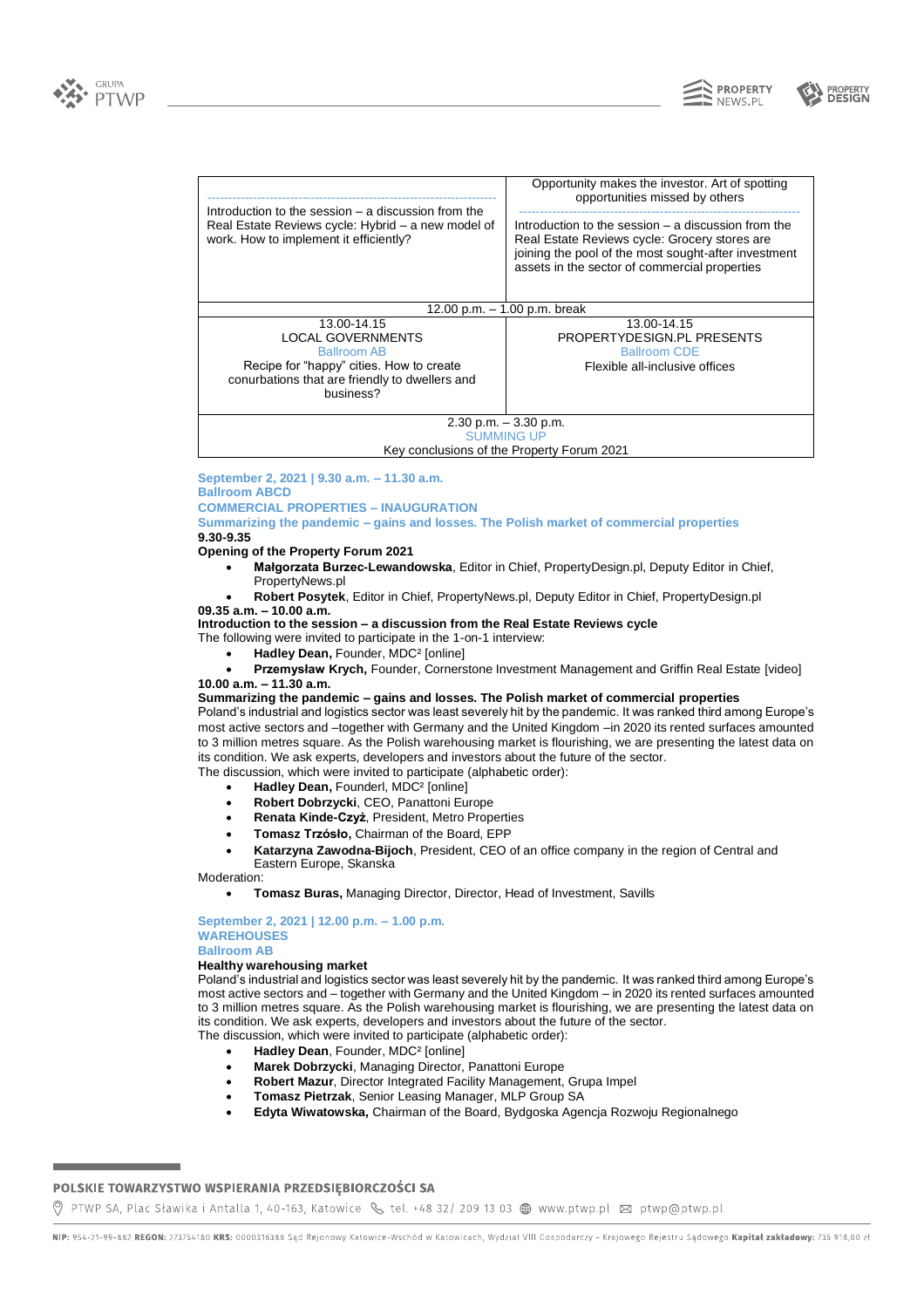

**PROPERTY**<br>**DESIGN** 



#### Moderation:

## • **Aneta Wieczorek-Hodyra,** Journalist, PropertyNews.pl

**September 2, 2021 | 12.00 p.m. – 1.00 p.m. OFFICES Ballroom AB**

#### **Pandemic as a breakthrough for the market of offices**

2020 marked a decrease in investors and developers' interest in office blocks. Suspended investment programmes, less active developers, a decrease in demand, a higher percentage of vacant buildings – such was a reaction of the sector to the pandemic and remote work. Today the market believes in a revival and with the beginning of 2021 came signs of recovery. The industry is bracing itself for the new post-pandemic reality. But what is it going to be like?

The discussion, which were invited to participate (alphabetic order):

- **Radosław Biedecki**, Attorney-at-Law, Partner, Noerr
- **Kamil Krępa**, Leasing Director, TDJ
- **Agata Matuszewicz,** Key Account Manger E-Commerce & Commercial, TORK
- **Sylwia Piechnik,** Head of Office Leasing, EPP Sp. z o.o.
- **Izabela Potrykus**, Director, Rental and Commercialization Office, Polski Holding Nieruchomości SA
- **Marta Zawadzka**, Leasing Director, Yareal

#### Moderation:

• **Michał Galimski**, Partner, Head of Regional Market*,* Cushman & Wakefield

**September 2, 2021 | 12.00 p.m. – 1.00 p.m. SHOPPING CENTRES Ballroom AB**

# **Retail in the shadow of the pandemic**

**12 p.m. - 12.10 p.m.**

**Introduction to the session - an interview from the Real Estate Reviews series**: Where are the development and transformation of retail heading?

1-on-1 conversation:

• **Mark Pilkington,** Book Author, Retail Therapy [video]

# **12.10 p.m. - 13.00 p.m.**

**Retail in the shadow of the pandemic**

After eighteen months of the pandemic and four lockdowns, tenants of shopping centres and their owners are divided by rents. Is there a place for winners and losers in this conflict? How can a compromise be reached? The discussion, which were invited to participate (alphabetic order):

- **Grzegorz Grajkowski\***, Director of Operations Poland, Unibail-Rodamco-Westfield Polska
- **Krystian Modrzejewski\***, Group Operations Director, LCP Properties Sp. z o.o.
- **Zofia Morbiato,** General Director, Association of Polish Employers of Trade and Services
- **Grzegorz Mroczek,** Vice-President, CREAM Property Advisors
- **Aleksander Walczak,** Chairman of the Board, Dekada

#### **Moderation:**

• **Edyta Kochlewska**, Editor in chief, dlahandlu.pl

**September 2, 2021 | 1.45 p.m. - 2.45 p.m. INVESTMENTS Room Amsterdam-Ateny Poland's investment attractiveness in the new reality**

#### **1.45 p.m. – 1.55 p.m.**

#### **Introduction to the session – a discussion from the Real Estate Reviews cycle:**

Why Pomeranian Voivodeship? What challenges have to be overcome to increase the region's investment attractiveness even more?

1-on-1 conversation:

• **Agnieszka Rodak,** President, Rumia Invest Park, Invest in Pomerania initiative

## **1.55 a.m. – 2.45p.m.**

**Poland's investment attractiveness in the new reality**

The pandemic has brought about a global drop in the number of FDI projects. We have seen the uncertainty of investors, delayed or abandoned enterprises. Statistically, Poland proved to be "covid-resistant" and fDi Markets recognized it to be the third most attractive market for foreign investments in the world. Will Poland maintain its investment attractiveness after the pandemic? Will we join the club of beneficiaries of post-pandemic investments? How to maintain a strong position of an investment hub attractive for global companies investing in shared services centres, IT centres or research and development facilities? How to benefit from nearshoring? What does that mean for the real estate market? Promotion, pro-investment solutions, tax reliefs, and a socialeconomic stability as prerequisites for economic growth.

## POLSKIE TOWARZYSTWO WSPIERANIA PRZEDSIĘBIORCZOŚCI SA

NIP: 954-21-99-882 REGON: 273754180 KRS: 0000316388 Sąd Rejonowy Katowice-Wschód w Katowicach, Wydział VIII Gospodarczy - Krajowego Rejestru Sądowego Kapitał zakładowy: 735 918,00 zł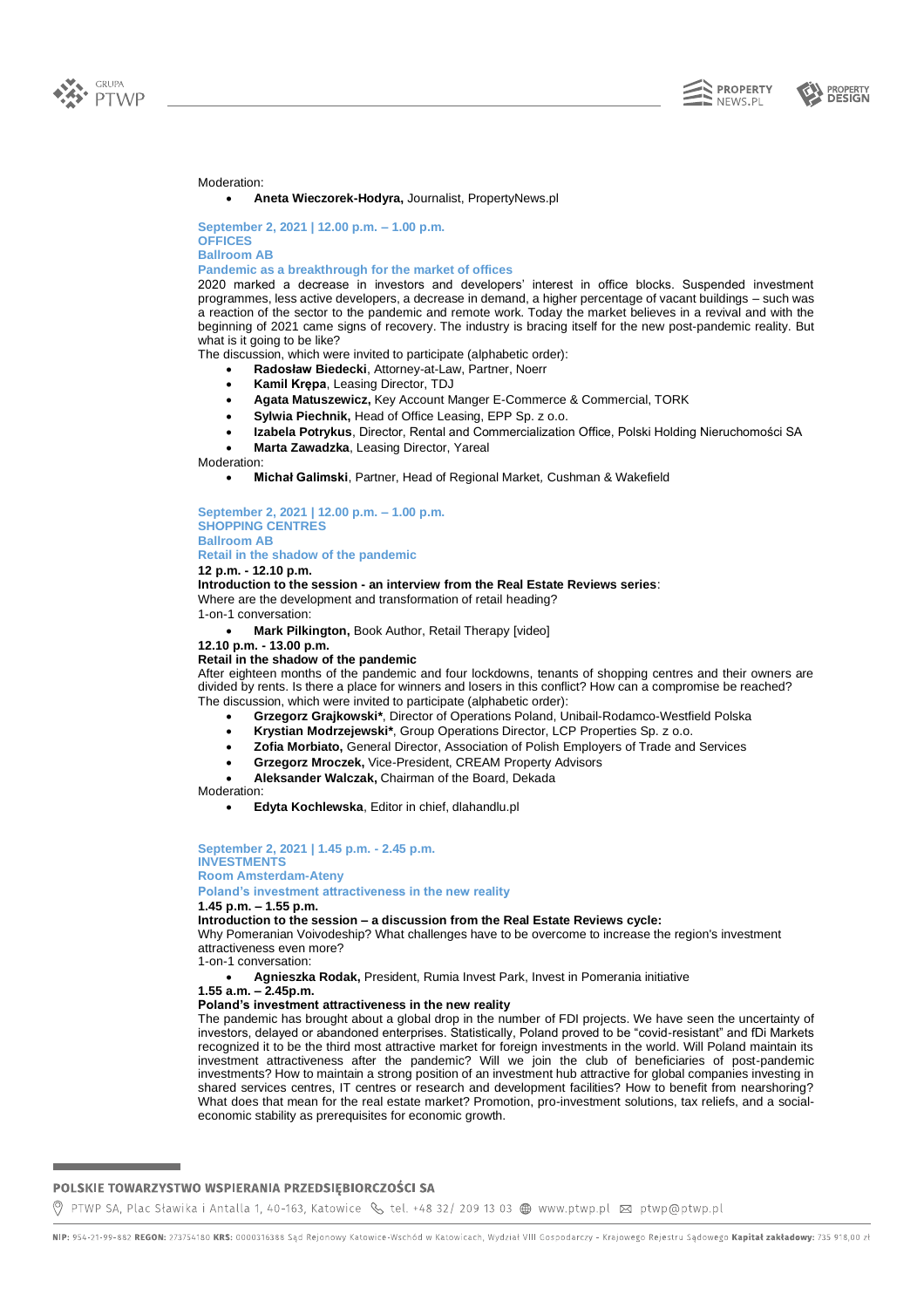





The discussion, which were invited to participate (alphabetic order):

- **Krzysztof Drynda,** President, Polish Investment and Trade Agency (Polska Agencja Inwestycji i Handlu SA)
- **Mirosław Kamiński**, Chairman of the Board, Pomorska Agencja Rozwoju Regionalnego, Invest in Pomerania initiative
- **Agnieszka Krawczyk-Rogowska**, Rental Director in an office company, Skanska w Polsce
- **Paweł Panczyj,** Managing Director Strategy & Partnerships, ABSL
- **Paweł Żelich**, Attorney-at-Law, Associated Partner, Noerr
- Moderation:
- **Jacek Ziarno**, Editor in Chief, Nowy Przemysł Economic Magazine

**September 2, 2021 | 1.45 p.m. – 2.45 p.m. HOTELS Ballroom AB Waiting for guests**

**1.45 p.m. – 1.55 p.m.**

#### **Introduction to the session - an interview from the Real Estate Reviews series:**

#futureofhotels. How has the pandemic changed hotels? New trends in the hotel industry 1-on-1 conversation:

• **Frank Reul,** VP Head of Developement Eastern Europe, Accor Hotels [video] #futureofhotels. What can hoteliers in Poland expect from the unprecedented 1.5 years in the rest of 2021 and beyond?

1-on-1 conversation:

• **Jakub Klimczak**, Business Development Manager, CEE STR [video]

# **1.55 p.m. – 2.45p.m.**

- **Waiting for guests**
	- A significant percentage of investment programmes was put on hold. Some hotels did not open after lockdown, while others – if unable to find an investor – might soon go into liquidation. A group of investors interested in acquiring hotels with the purpose of renting them for a long term has entered the transaction market. When will the market recover from the pandemic and return to the pre-pandemic growth trend?

The discussion, which were invited to participate (alphabetic order):

- **Władysław Grochowski**, Chairman of the Board, Arche SA
- **Henryk Orfinger,** Chairman of the Supervisory Board of Dr Irena Eris SA [online]
- **Ireneusz Węgłowski,** President, Chamber of Commerce of the Polish Hotel Industry Moderation:
	- **Jacek Tokarski,** Partner, Chief Operating Officer, Hotel Professionals Sp. z o.o.

**September 2, 2021 | 1.45 p.m. – 2.45 p.m. Ballroom CDE SHOPPING CENTRES 1.45 p.m. – 2.45p.m.**

#### **Retail changing under the influence of e-commerce**

Record-breaking online sales in Poland. Sales networks are developing new models of omnichannel sales and increasing their spending on new technologies and development of online sales. Will online stores obliterate high street shops?

The discussion, which were invited to participate (alphabetic order):

- **Jakub Gierszyński\***, E-commerce Director Poland and Czech Republic, Sephora
	- **Michał Górski,** CEO, Schwitzke Górski
	- **Andrzej Jaworski,** Chairman of the Board, VRG SA
	- **Katarzyna Konkel,** CEO, Omnisense

Moderation:

• **Edyta Kochlewska**, Editor in chief, dlahandlu.pl

**Sceptember 2, 2021 | 3.00 p.m. – 4.30 p.m. PROPTECH Ballroom AB Proptech Festival 2021**

The semi-final of the PropTech Festival competition, addressed to the creators of innovative technologies for the Real Estate Market. It is here, that the creators of such solutions, selected from several dozen applications submitted to the organizer of the plebiscite - PTWP Group, publishers PropertyNews.pl and PropertyDesign.pl,, will present themselves to the audience of Property Forum 2021 and the PropTech Festival 2021 Jury. The winners will be selected on the basis of the total number of votes cast. in voting on PropertyNews.pl and PropertyDesign.pl as well as the Jury's ratings for the presentations. The final of PropTech Festival 2021 will

## POLSKIE TOWARZYSTWO WSPIERANIA PRZEDSIĘBIORCZOŚCI SA

NIP: 954-21-99-882 REGON: 273754180 KRS: 0000316388 Sąd Rejonowy Katowice-Wschód w Katowicach, Wydział VIII Gospodarczy - Krajowego Rejestru Sądowego Kapitał zakładowy: 735 918,00 zł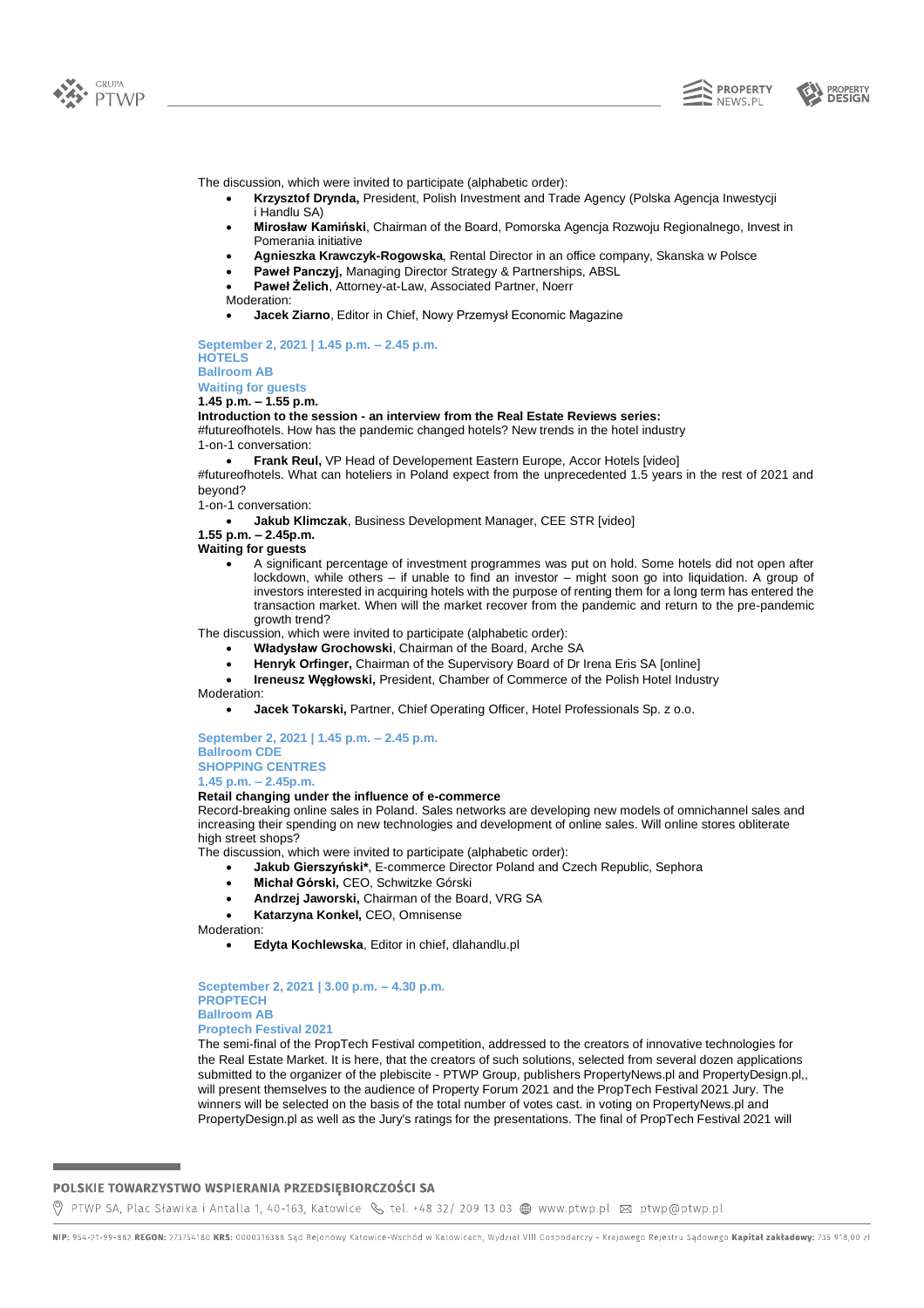





take place during the Prime Property Prize 2021 Gala, during which the authors of the three best technologies and solutions will be announced.

Jury konkursu:

- **Radosław Biedecki,** Attorney at law, Partner, Law Firm Noerr
- **Tomasz Buda**, Innovation Manager, Savills
- **Ryszard Gretkowski,** Vice President, 7R SA
- **Beata Latoszek**, Managing Director Poland, Bank Deutsche Hypo in Warsaw
- **Henryk Orfinger,** Chairman of the Supervisory Board, Dr Irena Eris SA
- **Paweł Panczyj,** Managing Director Strategy & Partnerships, ABSL
- **Michał Sierakowski**, Digital Marketing Director, EPP
- **Mikołaj Wojciechowski**, Business Development and Marketing Director, APA Wojciechowski

Architekci **Proptech Festival 2021**

Moderation:

- **Małgorzata Burzec-Lewandowska**, Editor in Chief, PropertyDesign.pl, Deputy Editor in Chief, PropertyNews.pl
- **Robert Posytek**, Editor in Chief, PropertyNews.pl, Deputy Editor in Chief, PropertyDesign.pl Proptech Festival 2021 will be hosted by:
	- **Robert Chmielewski,** Co-founder, Sharespace, Finalist of PropTech Festival 2018
	- **Rafał Grudzień,** CEO, ProperGate, Finalist of PropTech Festival 2018

**September 2, 2021 | 3.00 p.m. – 4.30 p.m.**

# **Sala Amsterdam-Ateny**

**SUSTAINABLE GROWTH**

**Green buildings, green technologies – how to build without leaving a carbon footprint 3.00 p.m. – 3.10 p.m.**

**Introduction to the session – a discussion from the Real Estate Reviews cycle:**

• **Billy Grayson, E**xecutive Vice President, Centers and Initiatives, Urban Land Institute [video] **3.10 p.m. – 4.30 p.m.**

## **Green buildings, green technologies – how to build without leaving a carbon footprint**

Pursuant to new legislation, as of January 1 all newly built objects must be nearly zero emission buildings. The biggest challenge, thus, is faced by owners of existing buildings – should we expect a wave of renovation projects? What will be the future of green transition in the Polish construction industry and how will it affect the real estate market? Green properties are much more than just LEDs and solar panels – what technologies will initiate the green revolution? Warehouses, hotels, shopping centres, office blocks on their way to a green future.

- The discussion, which were invited to participate (alphabetic order):
	- **Emilia Dębowska,** Senior Marketing and Sustainability Manager w Panattoni Europe
	- **Wojciech Gawroński,** Strategic Client Director, Columbus Energy SA
	- **Agnieszka Kalinowska-Sołtys**, Architect, Partner, Board Member, APA Wojciechowski Architekci
	- **Bartosz Marcol,** Senior Sustainability Consultant, Arup Polska
	- **Piotr Mechecki**, Managing Director of the Investment Area, Polski Holding Nieruchomości SA
	- **Adam Targowski, D**irector of Sustainable Development, Skanska office company in Central and Eastern Europe

Moderation:

• **Katarzyna Lisowska**, Journalist, PropertyNews.pl, PropertyDesign.pl

#### **September 2, 2021 | 3.00 p.m. – 4.30 p.m. WAREHOUSES Sala Balowa CDE Big box or city logistics? New trends in warehousing 3.00 p.m. – 3.10p.m. Introduction to the session – a discussion from the Real Estate Reviews cycle:** #thelastmile. Future of urban logistics The following were invited to participate in the 1-on-1 interview: **3.10 p.m. – 4.30p.m. Big box or city logistics? New trends in warehousing** Largest companies opt for big boxes. The sector of urban warehouses is developing rapidly, as they have become a must-have for online stores, brick and mortar shopping centres, logistics operators, delivery companies or food distributors. Which segment of the warehousing market will experience faster growth?

The discussion, which were invited to participate (alphabetic order):

- **Kamila Pruk**, Development Director, 7R SA
- **Marek Mazur**, Head of the Investment and Management of Warehouse Facilities, InPost
- **Zbigniew Smyczyński**, Senior Leasing Manager, P3

## POLSKIE TOWARZYSTWO WSPIERANIA PRZEDSIĘBIORCZOŚCI SA

NIP: 954-21-99-882 REGON: 273754180 KRS: 0000316388 Sąd Rejonowy Katowice-Wschód w Katowicach, Wydział VIII Gospodarczy - Krajowego Rejestru Sądowego Kapitał zakładowy: 735 918,00 zł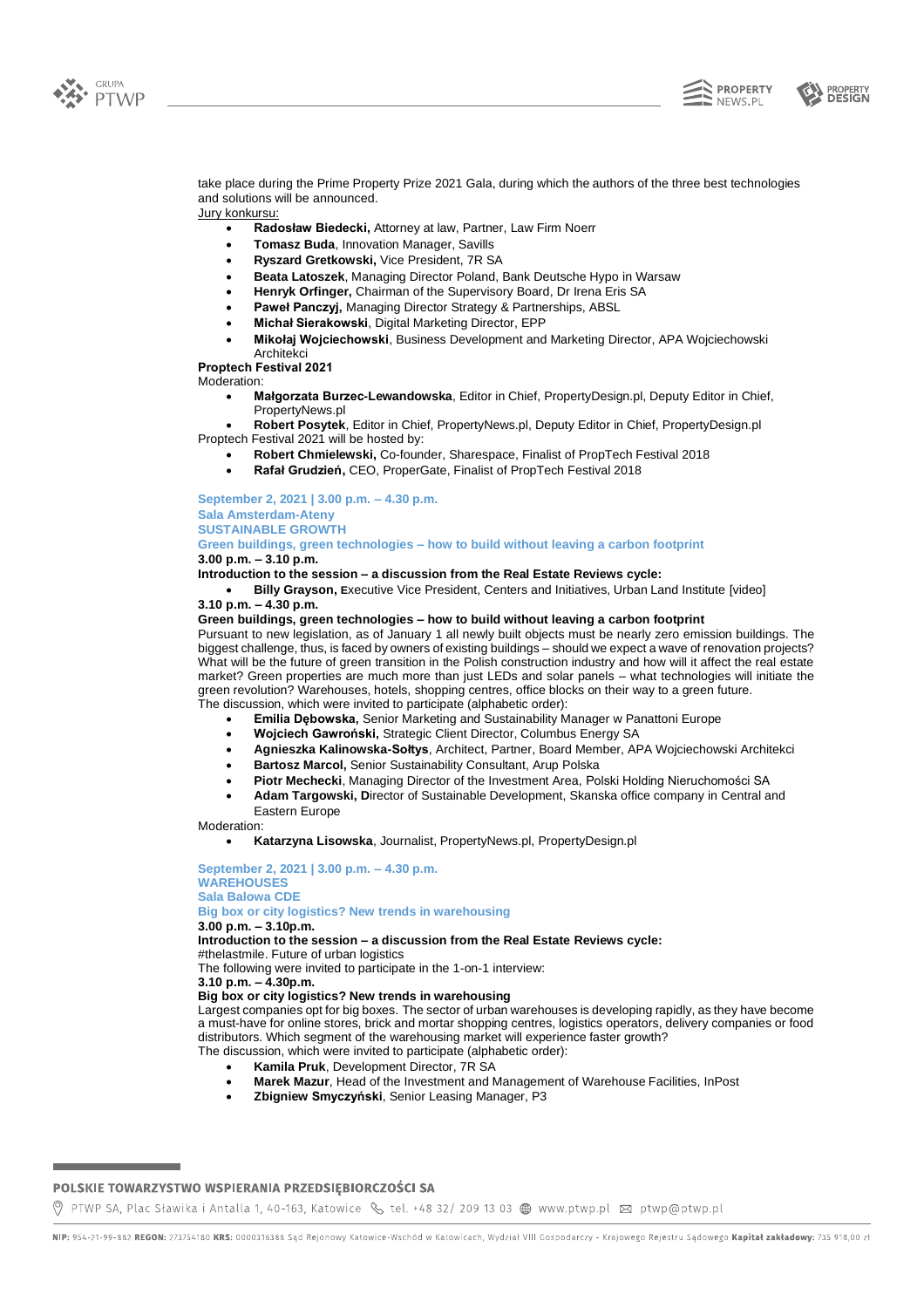



• **Katarzyna Szostak**, Senior Associate, Real Estate & Construction Department, CMS Cameron McKenna Nabarro Olswang Pośniak i Bejm sp.k.

# Moderation:

• **Aneta Wieczorek-Hodyra**, Journalist, PropertyNews.pl

**September 2, 2021 | 19.00 p.m. Ballroom ABCD GALA AND FINAL COMPETITIONS OF PROPTECH FESTIVAL 2021 AND PRIME PROPERTY PRIZE 2021**

---------------

**September 3, 2021 | 9.30 a.m. – 10.30 a.m. Ballroom AB OFFICES**

**PulsHR.pl presents. Labour market revolutionized by the pandemic. What new challenges do HR departments need to address?**

**9.30 a.m. – 9.40 a.m.**

**Introduction to the session – a discussion from the Real Estate Reviews cycle:**

#whyoffice. Returning to the office. Questions about the future of work 1-on-1 conversation:

• **Małgorzata Czernecka**, Psychologist & Business Coach

**9.40 a.m. – 10.30 a.m.**

## **Labour market revolutionized by the pandemic. What new challenges do HR departments need to address?**

Has the pandemic revolutionised the labour market? What new challenges do HR departments need to address? Situation in different sectors of the economy – unemployment, remunerations, prospects. Digitalisation and automation – what trends will dictate conditions on the labour market. The discussion, which were invited to participate (alphabetic order):

- **Michał Bryszewski**, Director of the Property Management Department, Savills
- **Małgorzata Czernecka**, Psychologist & Business Coach
- **Maciej Łobos**, Co-Founder, Chairman of the Board, Architect, MWM Architekci Sp. z o.o..
- **Artur Skiba,** Chairman of the Board, Antal Sp. z o.o.
- **Marcin Walczysko\*,** Member of the Board, STS

Moderation:

• **Karolina Markowska,** Journalist, PulsHR.pl

**September 3, 2021 | 9.30 a.m. – 10.30 a.m. Sala Balowa CDE INVESTMENTS**

#### **#PRS. Investors and funds' growing appetite for acquisitions**

Flats for rent amount to 15% of the market of residential properties in Poland but the number is growing fast. The housing gap and the low flat availability index are a treat for investors declaring their willingness to create portfolios of hundreds and even thousands of flats for rent.

The discussion, which were invited to participate (alphabetic order):

- **Béranger Dumont,** General Manager, BPI Real Estate Poland
- **Kazimierz Kirejczyk,** Vice President of the Board, Chief Expert on the Housing Market, JLL
- **Marek Obuchowicz**, Partner, Griffin Real Estate
- **Michał Okoń**, Managing Director, Zeitgeist Asset Management Polska
- **Michał Sapota**, Chairman, HRE Investments

Moderation:

• **Kamil Kowa,** Member of the Board, Director, Corporate Finance & Valuation Department, Savills

**September 3, 2021 | 11.00 a.m. – 12.00 p.m. Sala Balowa CDE INVESTMENTS 11.10 a.m. – 12:00 p.m. Opportunity makes the investor. Art of spotting opportunities missed by others** Are suspended investment decisions and a lack of financial liquidity of many owners of commercial properties a chance to make a fortune for investors preferring speculative transactions? Where are such opportunities most abundant?

The discussion, which were invited to participate (alphabetic order):

• **Małgorzata Cieślak-Belgy,** Investment Director, MNK Partners

# POLSKIE TOWARZYSTWO WSPIERANIA PRZEDSIĘBIORCZOŚCI SA

NIP: 954-21-99-882 REGON: 273754180 KRS: 0000316388 Sąd Rejonowy Katowice-Wschód w Katowicach, Wydział VIII Gospodarczy - Krajowego Rejestru Sądowego Kapitał zakładowy: 735 918,00 zł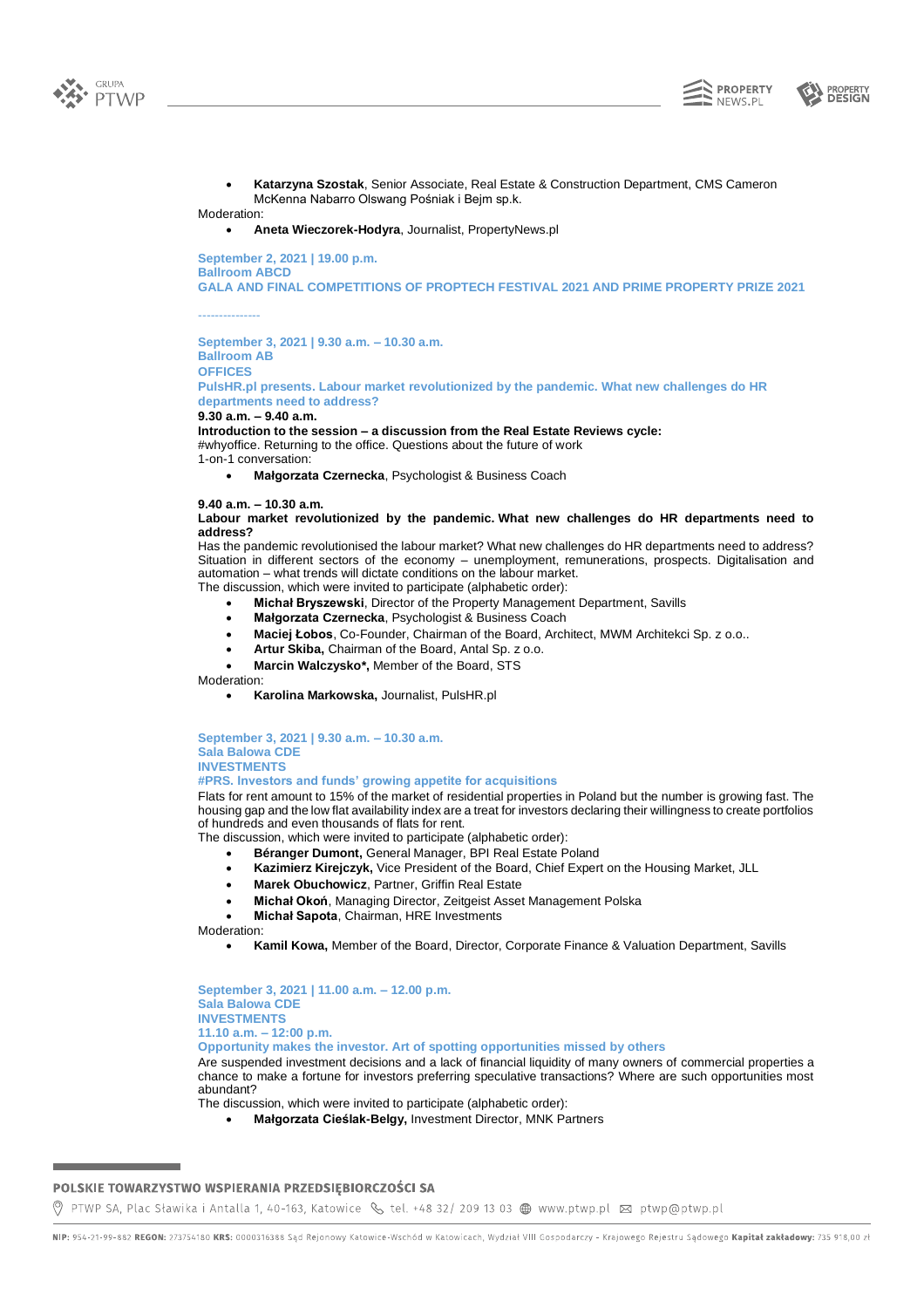





- **Paweł Dębowski**, Managing Partner, Cornerstone Investment Management
- **Piotr Fijołek**, Senior Partner, Griffin Real Estate
- **Marcin Klammer,** President, HB Reavis Poland

Moderation:

• **Karolina Markowska,** Journalist, PulsHR.pl

**September 3, 2021 | 11.00 a.m. – 12.00 p.m. Ballroom AB OFFICES 11.00 a.m. - 11:10 a.m.**

**Tenant's booming market**

The growing popularity of home office, different scenarios of hybrid work, the slowing down of demand, the increasing pool of properties to sublet – the Polish market of office properties for rent has never been hotter. Vacant buildings, rents, incentives – where is the sector at the moment. What will the end of 2021 and the next year bring?

The discussion, which were invited to participate (alphabetic order):

- **Wojciech Dembowski,** Business Operations Manager, Fujitsu Poland GDC
- **Maciej Gołębiewski,** Asset Management & Leasing Director, Globalworth Poland
- **Bartłomiej Solik**, COO, TDJ
- **Sebastian Suchodolski**, Head of Leasing, Cavatina Holding.
- **Andrzej Zalega**, prezes zarządu, PZN Sp. Z O.O.

Moderation:

• **Katarzyna Lisowska**, Journalist, PropertyNews.pl, PropertyDesign.pl

**September 3, 2021 | 1.00 p.m. – 2.15 p.m. Ballroom CDE OFFICES**

**Flexible all-inclusive offices**

The office is no longer just a working environment. It is transforming into the agora, a meeting and education spot. A working environment needs to live up to the expectations of tenants and occupants as they are evolving at an unprecedented pace. What changes is the visual aspects and quality of working spaces. The future of offices is now. How do traditional offices need to transform?

The discussion, which were invited to participate (alphabetic order):

- **Michał Balcerkiewicz**, Chairman of the Board, BALMA SA
- **Karolina Jóźko,** Key Account Manager Commercial Poland, TORK
- **Magdalena Kowalewska**, Country Manager Operations Poland, Immofinanz
- **Bartosz Trzop**, Chairman of the Board, Architect, Trzop Architekci
- **Wojciech Witek,** Founder, Architect, Iliard Architecture & Interior Design (Reesco Group)
- **Dominika Zielińska**, Managing Partner, Workplace Solutions

Moderation:

• **Justyna Łotowska**, Journalist, PropertyDesign.pl

**September 3, 2021 | 1.00 p.m. – 2.15 p.m. Ballroom AB LOCAL GOVERNMENTS**

**Recipe for "happy" cities. How to create conurbations that are friendly to dwellers and business?**

What investments do cities and regions need in order to attract biggest players and strengthen their competitive advantage? What role do commercial investments play in the development of particular regions and how is the role of a developer changing in terms of developing modern conurbations? How to create a happy city – ecological and friendly to business and the community? Authorities' coping mechanisms for the post-covid reality – how to protect businesses from consequences of the crisis?

- The discussion, which were invited to participate (alphabetic order):
	- **Katarzyna Gruszecka-Spychała,** Deputy Mayor of Gdynia, Invest in Pomerania initiative
	- **Tomasz Konior,** Architect, Urban Planner, Founder, Owner, Konior Studio

• **Dorota Wysokińska-Kuzdra**, Chair, ULI Poland

Moderation:

• **Marta Rogacewicz**, Journalist, PropertyNews.pl, Housemarket.pl

**September 3, 2021 | 2.30 a.m. – 3.30 p.m.**

## POLSKIE TOWARZYSTWO WSPIERANIA PRZEDSIĘBIORCZOŚCI SA

NIP: 954-21-99-882 REGON: 273754180 KRS: 0000316388 Sąd Rejonowy Katowice-Wschód w Katowicach, Wydział VIII Gospodarczy - Krajowego Rejestru Sądowego Kapitał zakładowy: 735 918,00 zł